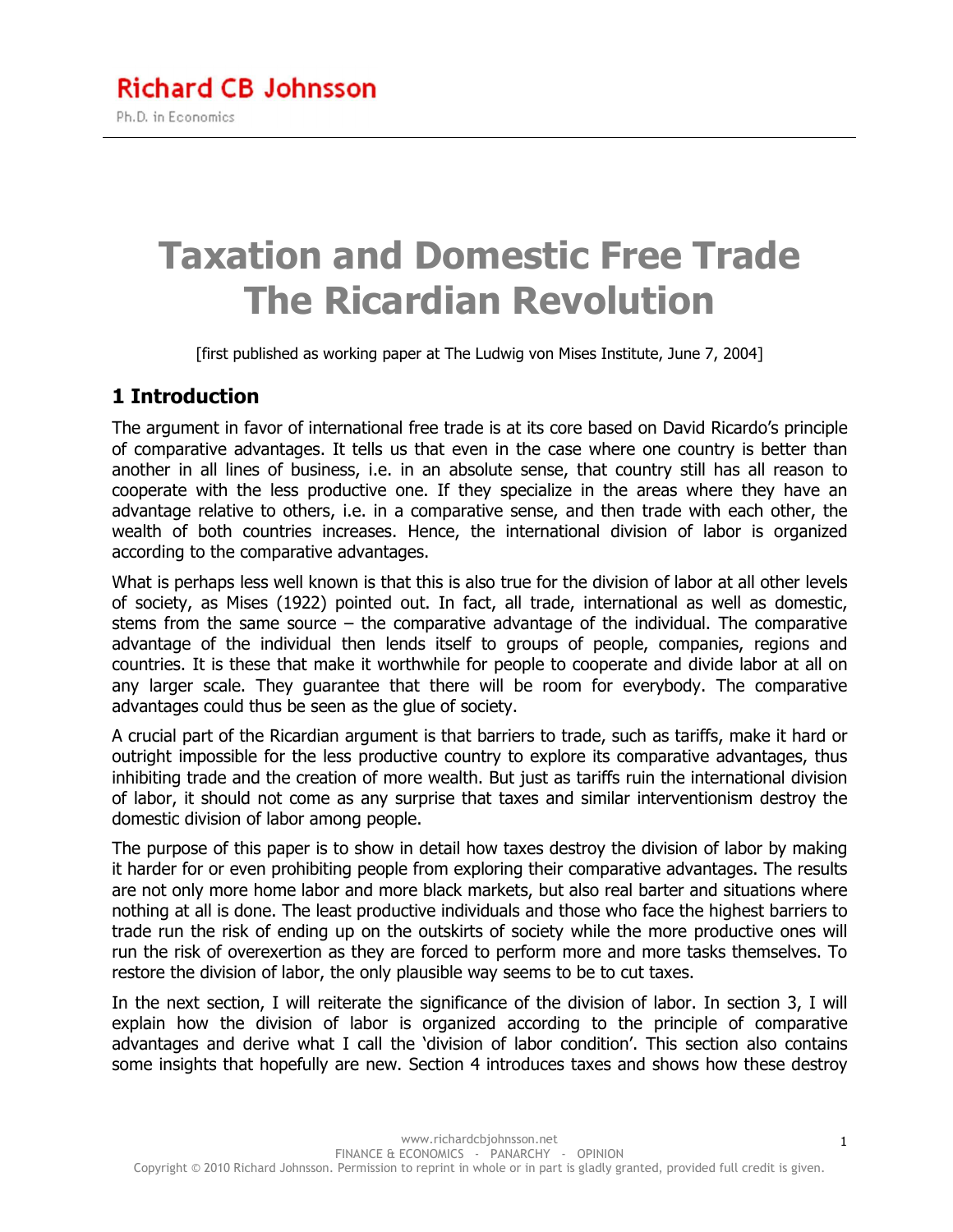the natural division of labor even at the most modest levels. Also this section contains insights that hopefully are new.

Section 5 concludes the paper.

#### **2 The Division of Labor**

In his most famous book, An Inquiry into the Nature and Causes of the Wealth of Nations from 1776, the Scottish moral philosopher and economist Adam Smith wrote that "[t]he desire of food is limited in every man by the narrow capacity of the human stomach; but the desire of the conveniences and ornaments of building, dress, equipage and household furniture, seems to have no limit or certain boundary".

The human desire for more material wealth is unlimited, Smith asserted, and is perhaps only limited by human imagination. But human imagination itself knows no limitations in this regard. Unfortunately, the same is not true of our ability to fulfill these desires. Our ability to produce what we desire will always fall short of the desires themselves. This forces us to economize between different desires and this is why the idea of scarce resources is central to economics.

To be able to create more wealth, either in the form of consumer or capital goods1, time and labor is required, be it in the form of physical labor or mental effort. Without time and labor, no wealth at all would be created. At the same time, if we had unlimited time and labor, we would be able to produce all we ever wanted, have all the spare time we ever wanted, read all the books ever written, get to know all the people on earth, recycle all the materials we used, and so on. We would even be able to grow fossil fuels. However, such is not our world. This seems to imply that time (and labor) is the ultimate scarce resource. This is true for both the individual and the society in general.2

With these metaphysical constraints on time and labor, how can humans best fulfill their desires for material wealth? How can they raise the productivity of labor? Through cooperation seems the natural suggestion.

#### **Raises labor productivity**

Sometimes there are particular tasks that can not be done fully by the labor of just one or a few individuals. This might be a reason for people to come together and cooperate. But instances such as this are not really about raising labor productivity. It is not sufficient to explain the formation of complex societies. Instead, people have come up with another way of associating with each other – by dividing the labor among themselves.3

Smith's (1776) opening lines read: "The greatest improvement in the productive powers of labour, and the greater part of the skill, dexterity and judgement with which it is any where directed, or applied, seem to have been the effects of the division of labour." According to Smith,

"[i]n civilized society he [i.e. man] stands at all times in need of the cooperation and assistance of great multitudes, while his whole life is scarce sufficient to gain the friendship of a few persons. In almost every other race of animals each individual, when it is grown up to maturity, is entirely independent, and in its natural state has occasion for the assistance of no other living creature. But man has almost constant occasion for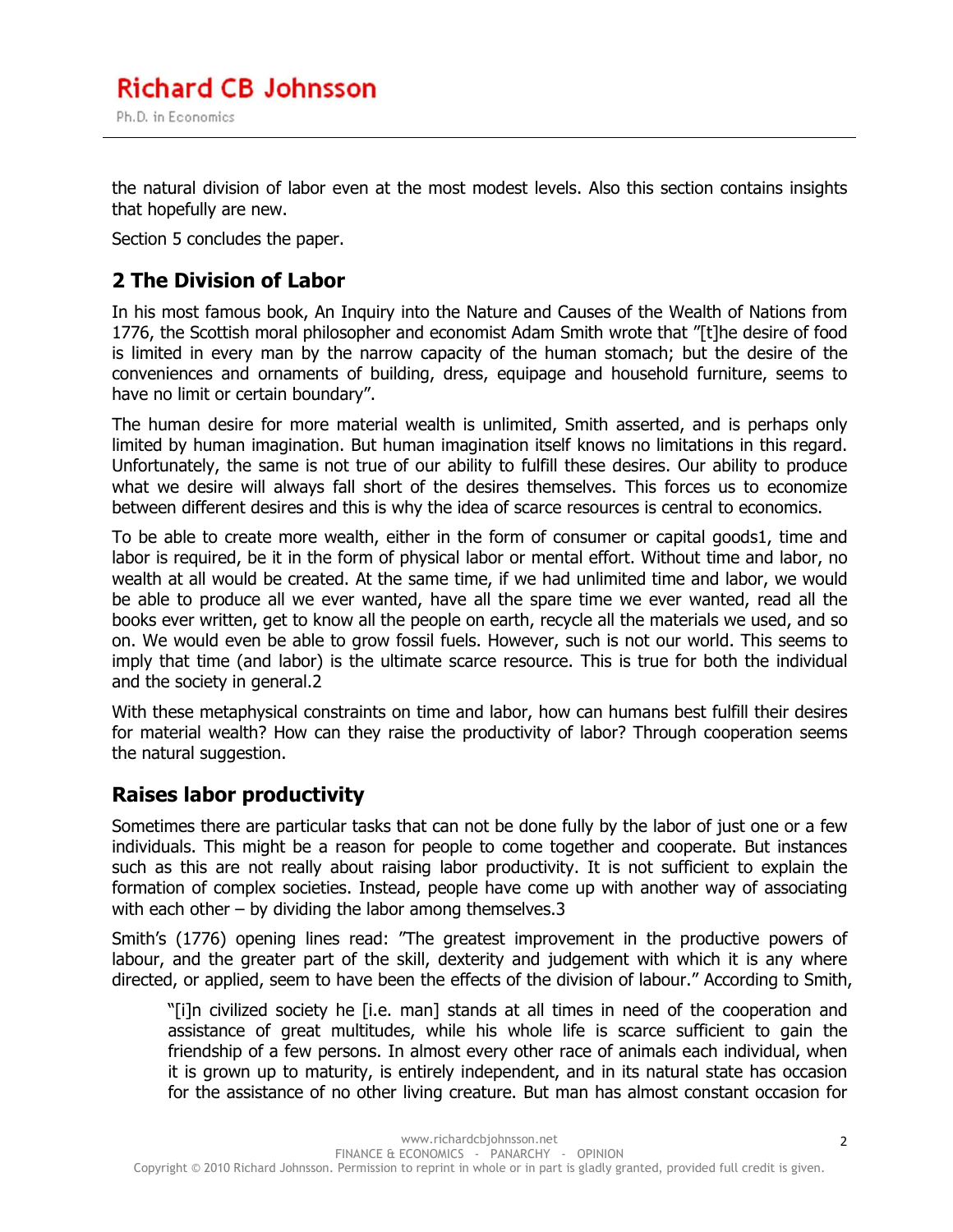the help of his brethren, and it is in vain for him to expect it from their benevolence only."

Instead, the labor is divided among people in voluntary and peaceful exchange. Smith continues,

"When the division of labour has been once thoroughly established, it is but a very small part of a man's wants which the produce of his own labour can supply. He supplies the far greater part of them by exchanging that surplus part of the produce of his own labour, which is over and above his own consumption, for such parts of the produce of other men's labour as he has occasion for. Every man thus lives by exchanging, or becomes in some measure a merchant, and the society itself grows to be what is properly a commercial society."

This follows naturally from the innate unequal capabilities of individuals and the unequal geographical distribution of the fruits of nature4.

#### **Allows for more knowledge and machinery**

The division of labor has the important implication that it allows the total amount of knowledge in society to increase. Without the division of labor, most people know relatively little about relatively many different tasks of self-sustaining farm life. In a division of labor society, most people know relatively much about relatively little, as some focus on the tasks of the tailor while others on the tasks of the baker, etc. This means that the aggregate amount of knowledge in the society can be multiplied in the division of labor society. Interestingly, as the division of labor increases, more time and energy is available to share the advanced knowledge of others, thus making it possible for the individual to know far more about the totality than was ever possible even for the most prominent scholar without an advanced division of labor.

Smith (1776) also pointed out that "the invention of all those machines by which labour is so much facilitated and abridged, seems to have been originally owing to the division of labour." Thus, the machines we think are a product of industrialization in general are really a product of the division of labor5. They appear because "[m]en are much more likely to discover easier and readier methods of attaining any object, when the whole attention of their minds is directed towards that single object, than when it is dissipated among a great variety of things," as Smith explained.6

#### **Smith and absolute advantages**

But why is it that people are so interested in dividing the labor among themselves? Smith claimed that people specialize in the lines of business where they have an advantage over other people. If one person is really good at baking, he becomes a baker, if another is really good at tailoring he becomes a tailor and if a third person is really good at sweeping floors he might become a janitor, etc. In other words, people specialize in the work in which they have an absolute advantage.

However, with this view another important implication follows; if the person who is best at extracting teeth becomes a dentist and the best carpenter a carpenter, the conclusion is that those who aren't best at anything will end up outside of society. It is, after all, a fact that many people today seem to have ended up in poverty and misery while others live well, and that many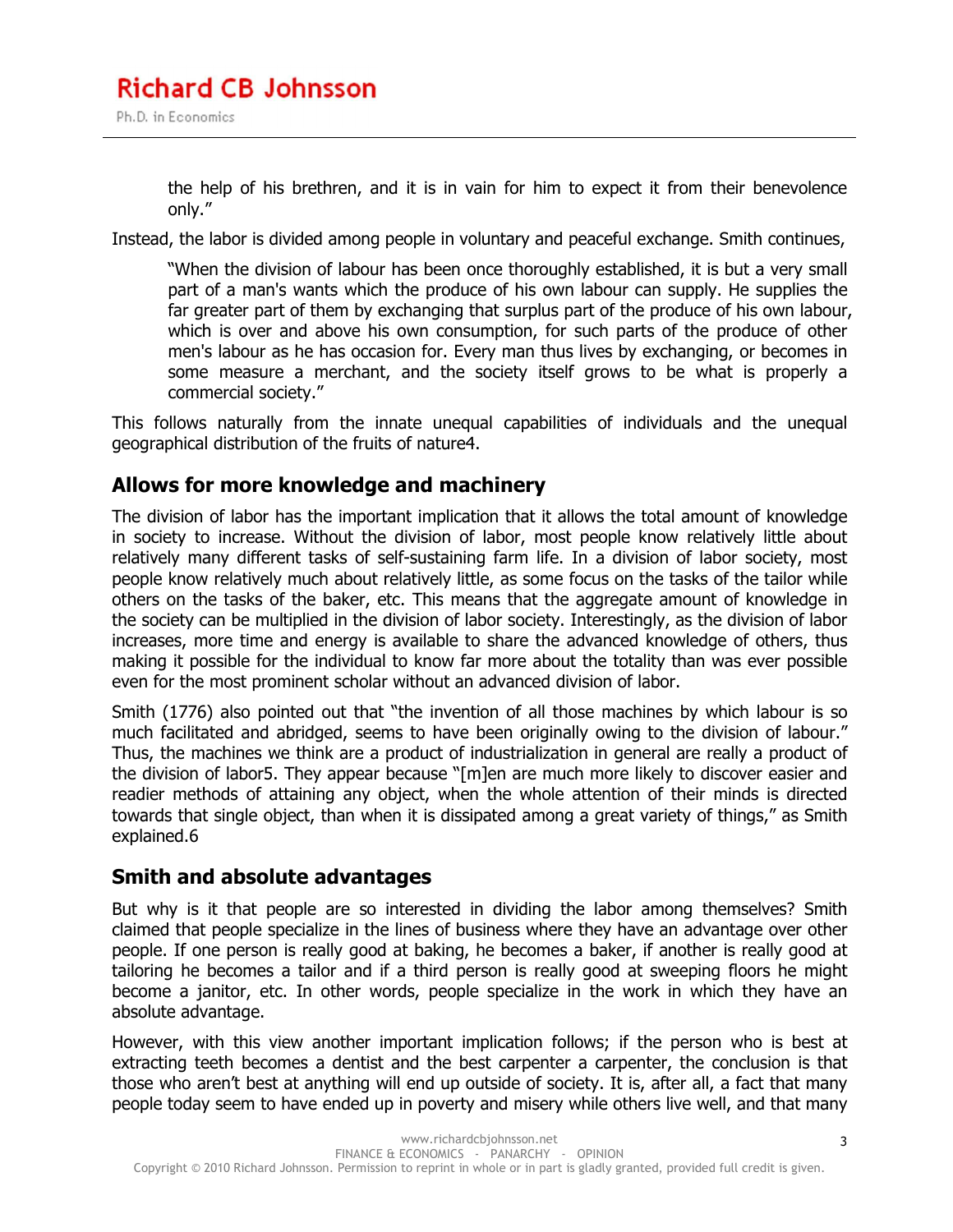have lost out in the competition. And we do live in a society that seems to fit the Darwinist idea of the survival of the fittest. Because of this, some people end up believing that the division of labor is a moral outrage, despite its efficiency, others that because the division of labor is so efficient, and because so many benefit so much from it, the idea of some people being pushed outside society is somehow acceptable. Some kind of welfare system will supposedly take care of those problems. Hence, given that people have an opinion at all, it seems likely that they would fall within these two views.

However, there seems to be no need to hold either of these two views  $-$  it actually seems possible to defend the division of labor while discarding the idea of a society where only the fittest survive. This is because Smith was wrong – the natural way to organize the division of labor is according to comparative advantages and not according to absolute advantages.

#### **3 The Principle of Comparative Advantages**

In his book Principles of Political Economy and Taxation from 1817, David Ricardo outlined the principle of comparative advantages by means of an example involving two countries, England and Portugal. In Portugal they could produce a certain amount of both wine and clothes faster than in England and, hence, the Portuguese had absolute advantages in both these areas of production. Despite this, he showed that it was in the interest of both countries, i.e. also the more productive Portuguese, to specialize in one area and trade their goods with the other party. In this case the countries specialize in the production where they have a comparative advantage. This is a central result within the theory of international free trade.

#### **Holds true at the level of the individual**

What is perhaps less well known is that the principle also holds true on the level of the individual person. Mises (1922, pp. 260-61) writes that when the Ricardian "principle is applied to the personal division of labour it is found that the individual enjoys an advantage in co-operating not only with people superior to himself in this or that capacity but also with those who are inferior to himself in every relevant way". Hence, he refers to the principle as Ricardo's law of association7. In fact, it seems to be for the very reason that it applies on the level of the individual that it also applies to countries. After all, all groups of people ultimately consist of a number of individuals. Moreover, differences in the fruits of nature between countries, for example, are only important insofar as there are individuals ready and able to employ them. Thus, the comparative advantage of the individual lends itself to groups of people, companies, regions and countries.

Returning to Ricardo's original example, we could study the natural way the division of labor is organized by simply replacing Portugal and England with two individuals. Thus, in Table 1 we see the relative productivity of two people, Anna and Emma (I've also changed the products they produce).

We find that it on average takes Anna 90 minutes to fix an average bug in a computer while it takes Emma 100 minutes to do the same. We also find that it takes Anna about 80 minutes to produce an ad, while it takes Emma 120 minutes to do the same. Anna is 100/90=1.11 times more productive than Emma when it comes to computers, i.e. Anna gets 11 percent more work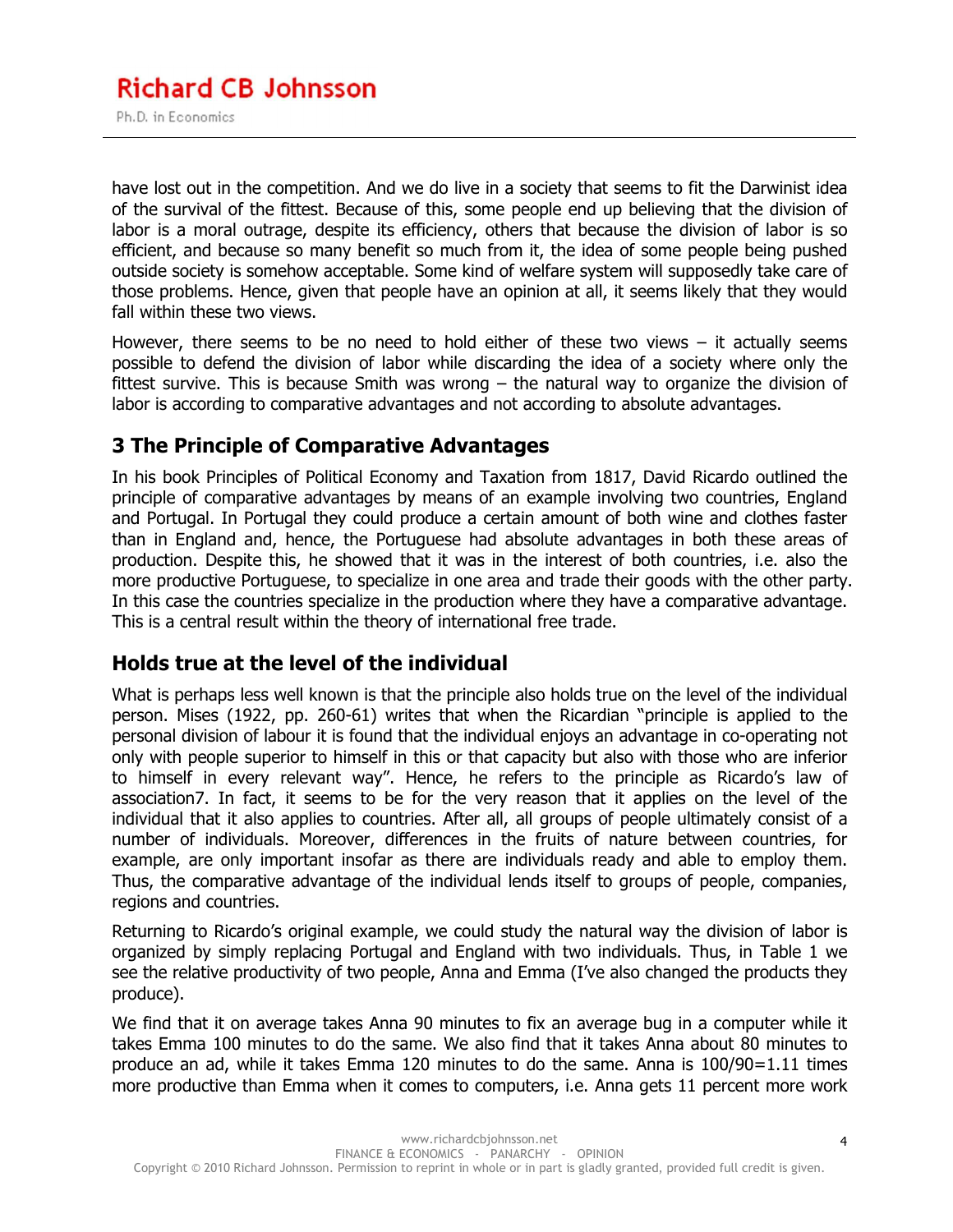done in a certain amount of time. If Anna works as a marketer she is 120/80=1.50 times as productive as Emma, i.e. in this case Anna gets 50 percent more work done in a certain amount of time. Thus, Anna has an absolute advantage in both the activities, while Emma has an absolute disadvantage in both.

Table 1 – Absolute and comparative advantages. Time requirements in minutes.

|                             |                                | Anna       | <u>Emma</u> |
|-----------------------------|--------------------------------|------------|-------------|
| Computer consulting - 1 bug | takes<br>THE MELTING OF STREET | 90 minutes | 100 minutes |
| Marketing - 1 ad            | takes                          | 80 minutes | 120 minutes |

Despite this, Anna still has reason to associate with Emma by dividing the labor according to the comparative advantages. If Anna performed both tasks on her own, she would be able to make 90/80=1.125 ads in the time it takes to fix one bug, or 80/90=0.889 bugs fixed in the time it takes her to make an ad, as shown in Table 2. On her own, she can produce 1.125 ads for every bug or 0.889 bugs fixed for every ad. Meanwhile, if Emma performed both tasks on her own, she would be able to fix 120/100=1.200 bugs in the time it takes to make an ad, or 100/120=0.833 ads in the time it takes to fix one bug. On her own, she can get 1.200 average bugs fixed for every ad or 0.833 ads per bug fixed.

| Table $2 -$ Absolute and comparative advantages. Output in terms of the alternative output. |
|---------------------------------------------------------------------------------------------|
|---------------------------------------------------------------------------------------------|

|                             |        | Anna        | Emma<br><b>ASSAULTS AND</b> |
|-----------------------------|--------|-------------|-----------------------------|
| Computer consulting - 1 bug | equals | $1.125$ ads | $0.833$ ads                 |
| Marketing - 1 ad            | equals | 0.889 bugs  | 1.200 bugs                  |

Thus, we see that Anna fixes more bugs in terms of finished ads than Emma, 1.125>0.833, while Emma makes more ads in terms of fixed bugs than Anna, 1.200>0.889. This means that they would both be better off if they exchanged the services with each other. Emma has a comparative advantage in making ads. Anna would be better off if she divided the labor with Emma.

But what about the overall labor productivity? In the example, if Anna and Emma help 1 customer each, it takes 90+100=190 minutes and if they make one ad each it takes 80+120=200 minutes. Hence, it takes 190 minutes to help 2 customers and 200 minutes to make two ads. 2 customers and 2 ads are the output of 190+200=390 minutes, where Anna works 90+80=170 minutes and Emma 100+120=220 minutes. However, if they divided the labor between them according to their comparative advantages, they would together be able to help (90+80)/80=2.125 customers (Anna) and make (100+120)/100=2.200 ads (Emma) if both worked the same amount of time. If they chose to associate with each other and divided the labor between them, more could be produced in a certain amount of time, i.e. the labor productivity would increase.

Despite the fact that Anna is more productive in all activities Emma can out-compete her in at least one activity, in this case marketing. All parties benefit most from the free competition.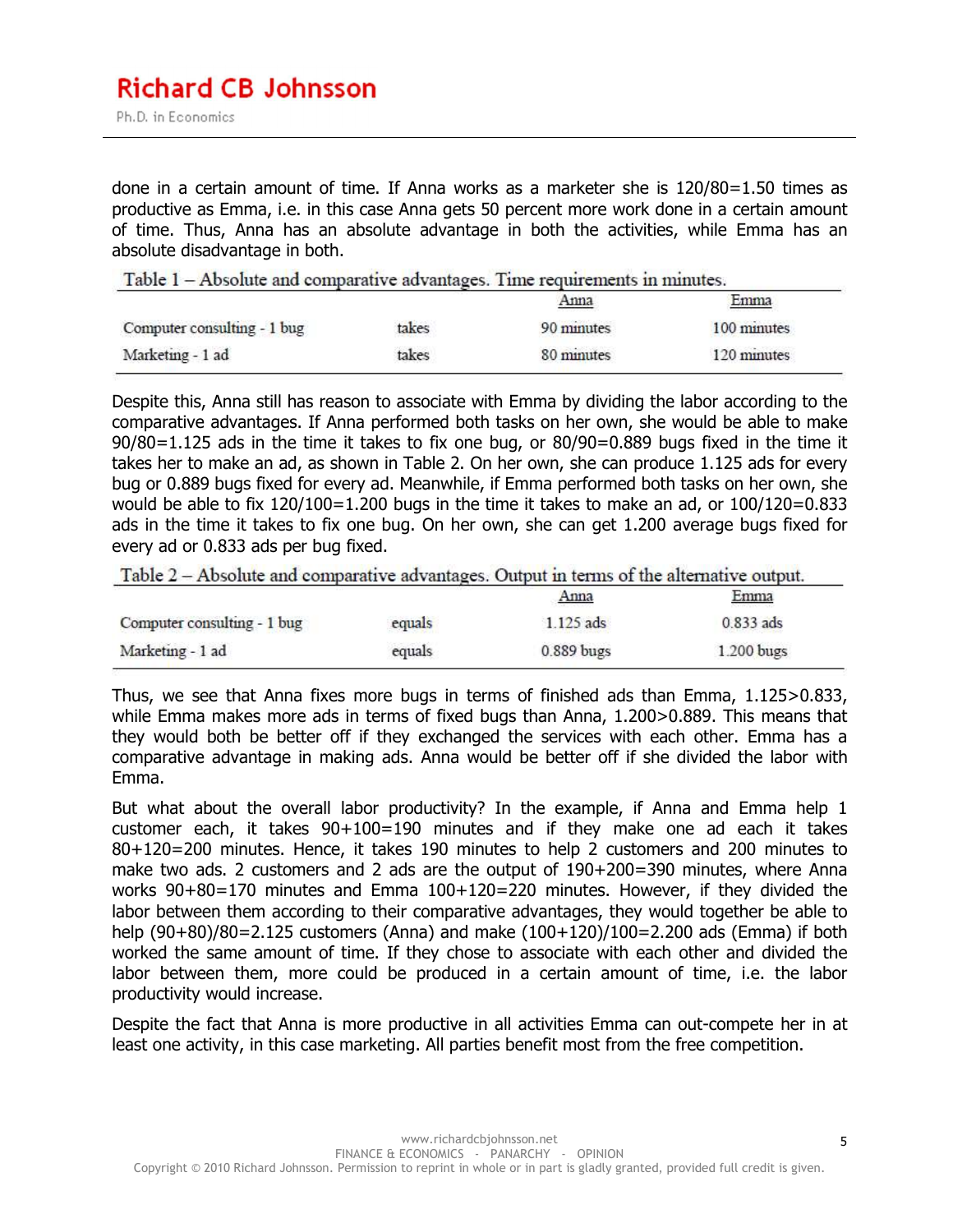#### **The division of labor condition**

In a modern division of labor society, where the use of money as a medium of exchange is predominant or even a prerequisite, the individual first exchanges the produce of his labor for money and then in turn exchanges the money the goods and services he wants. This has some implications for the comparative advantages and the division of labor. It turns out that a certain condition has to be fulfilled if people are to be able to use their comparative advantages and divide the labor among themselves. We can call this the division of labor condition and its essence can be explained by the following formula8.

buyer's hourly income activity B producer's time activity A  $(1)$ producer's hourly income activity A buyer's timeactivity A

The left hand side of (1) gives, in the numerator, the hourly money income of a potential buyer of some service in his ordinary line of work (activity B) and, in the denominator, the hourly money income of the producer of the same service (activity A). We can call this the relative income. The right hand side of (1) gives, in the numerator, the time necessary for the potential producer to perform the work (activity A), while the denominator states the time needed for the potential buyer if he were to perform the service (activity A) himself. We can call this the relative productivity. Thus, for the division of labor to occur, the relative income must exceed the relative productivity.

There is a more intuitively appealing way to say the same thing  $-$  the labor will be divided whenever the estimated alternative cost of performing a task oneself exceeds the price offered by the other party. This can be seen by simply multiplying both sides of (1) by the respective factors in the denominators. We then have, on the left hand side, the potential buyer's hourly income from his ordinary work, multiplied by the time needed to perform the work by himself. On the right hand side, we simply have the time multiplied by the producer's cost.

Anna's hourly income must be at least 50% higher if Emma is to make it in marketing9. If we assume that Emma's hourly income is \$10, Anna's hourly income must exceed \$15, let's say it is \$16. In this way the division of labor condition is fulfilled, since the relative income of 1.60 (i.e. \$16/\$10) exceeds the relative productivity of 1.50 (i.e. 120 min/80 min). This implies that the price Emma asks for an ad equals =\$20 (i.e. 120 minutes\*\$10/hour), while the implied alternative cost for Anna amounts to  $= $21.3$  (i.e. 80 minutes  $$16/hour$ ). If the relative income exceeds the relative productivity in this manner, the division of labor takes place. At the same time, if the relative income is adjusted so that Emma can use her comparative advantage, Emma's absolute disadvantage also disappears. If the relative income was equal to or lower than 1.50, Emma would lose her comparative advantage and all that would remain would be absolute disadvantages in all kinds of work.

#### **The condition has general applicability**

In the example involving Anna and Emma, I assumed that Anna was more productive than Emma. Nevertheless, we found that the division of labor condition could be fulfilled, the key being Emma's comparative advantage. But the condition is also applicable in cases where (i) the relative productivity is less than one, i.e. the case where Emma is more productive than Anna in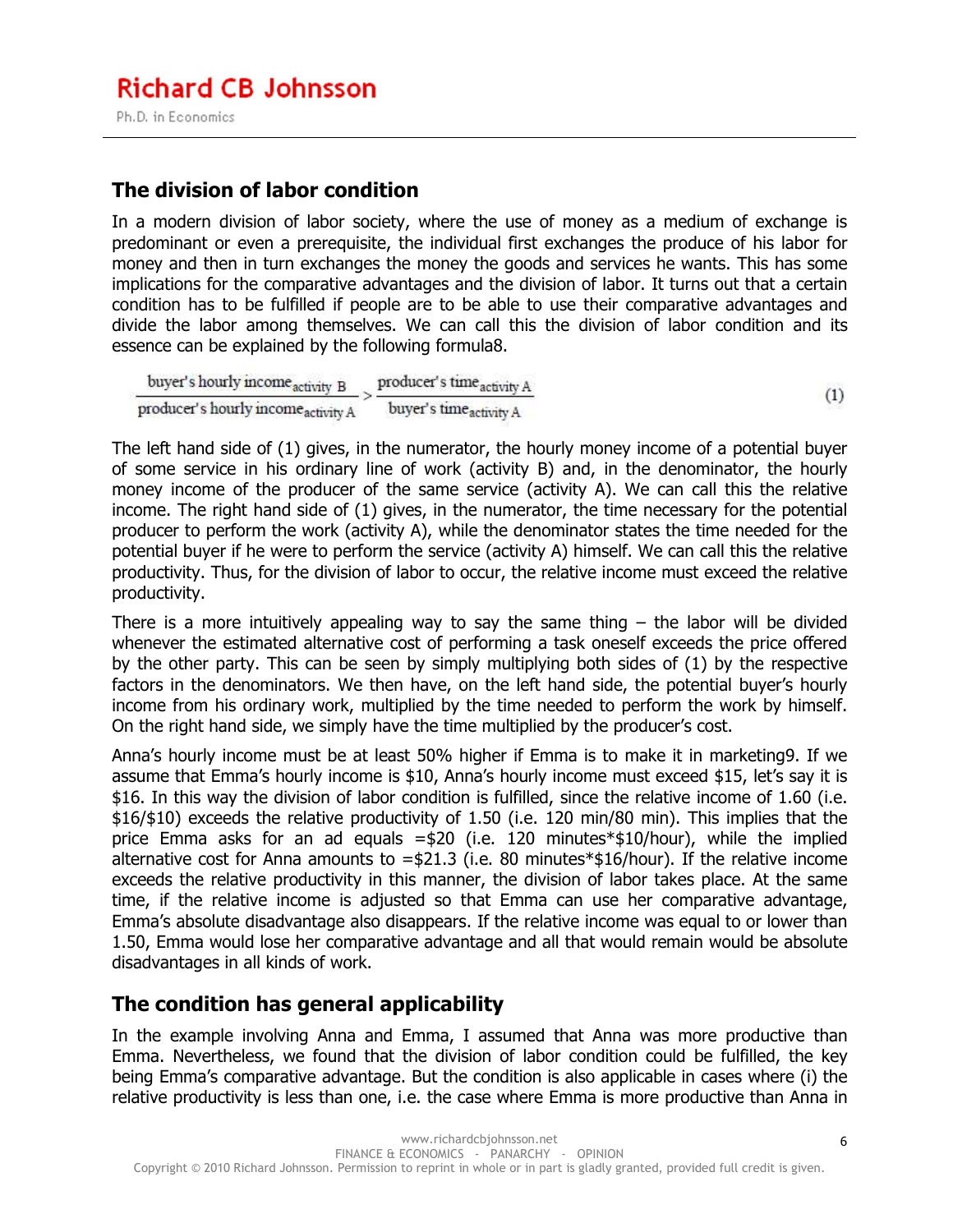marketing, and where (ii) the relative productivity equals unity, i.e. when Anna and Emma are equally productive in marketing.

In the case where Emma is more productive than Anna in marketing, the two will simply divide the labor according to their absolute advantages. Assume for example that Emma is twice as productive in marketing, i.e. that the relative productivity is 0.50. If once again Emma's hourly income is \$10, it is sufficient for Anna's hourly income to exceed \$5 to make the division of labor occur.

In the extremely rare case where Anna and Emma are equally productive in marketing, it is Anna's absolute advantage in computer consulting that makes them divide the labor. If Emma's hourly income is \$10, it is sufficient that Anna's hourly income exceeds \$10 to have a division of the labor.

We can thus conclude that the division of labor condition is generally applicable, regardless of the relative productivity among people. But why then have I focused on the case when the division of labor between individuals takes place according to the comparative advantages?

#### **Everybody relies on their comparative advantage**

In the examples above, I showed how Emma, despite absolute disadvantages in all conceivable areas could out-compete Anna in at least one, i.e. in this case marketing. But is such a situation where a person is the least unproductive in all conceivable areas really of any practical importance? Yes, one could even argue that this case is especially interesting and important.

First of all, it is logically impossible for everybody to be best at everything at the same time.

Secondly, in reality, no single person has an absolute advantage in every conceivable area compared to the rest of the population. Thirdly, extremely few people have any absolute advantages at all, compared to the rest of the population. Even if you are the very best in an absolute sense, you will have had to rely on your comparative advantage to get there and you will constantly run the risk of loosing it as time passes and people develop in different directions.

By far the most common situation is instead that each and every one of us relies on our comparative advantages in everyday life. There will almost always be someone who could potentially perform a task better than you. This implies that when we compete with each other, we rely on our comparative advantages and not any absolute advantages. However, this also means that anyone can out-compete anyone else, that there will be room for everybody.

In an ever-changing world, people may at times find that they have lost their comparative advantage in a specific trade, a specific location, and probably have to change trade or location to find a new comparative advantage. Fortunately, in an advanced division of labor society, as long as the money income can be adjusted, people will probably have no problem finding something else to do.

After all, time and labor will always be scarce. Moreover, each individual can probably find a stream of possible opportunities to explore. In the real world, away from all smooth graphs of standard economic textbooks, every individual could probably find multiple comparative advantages to use.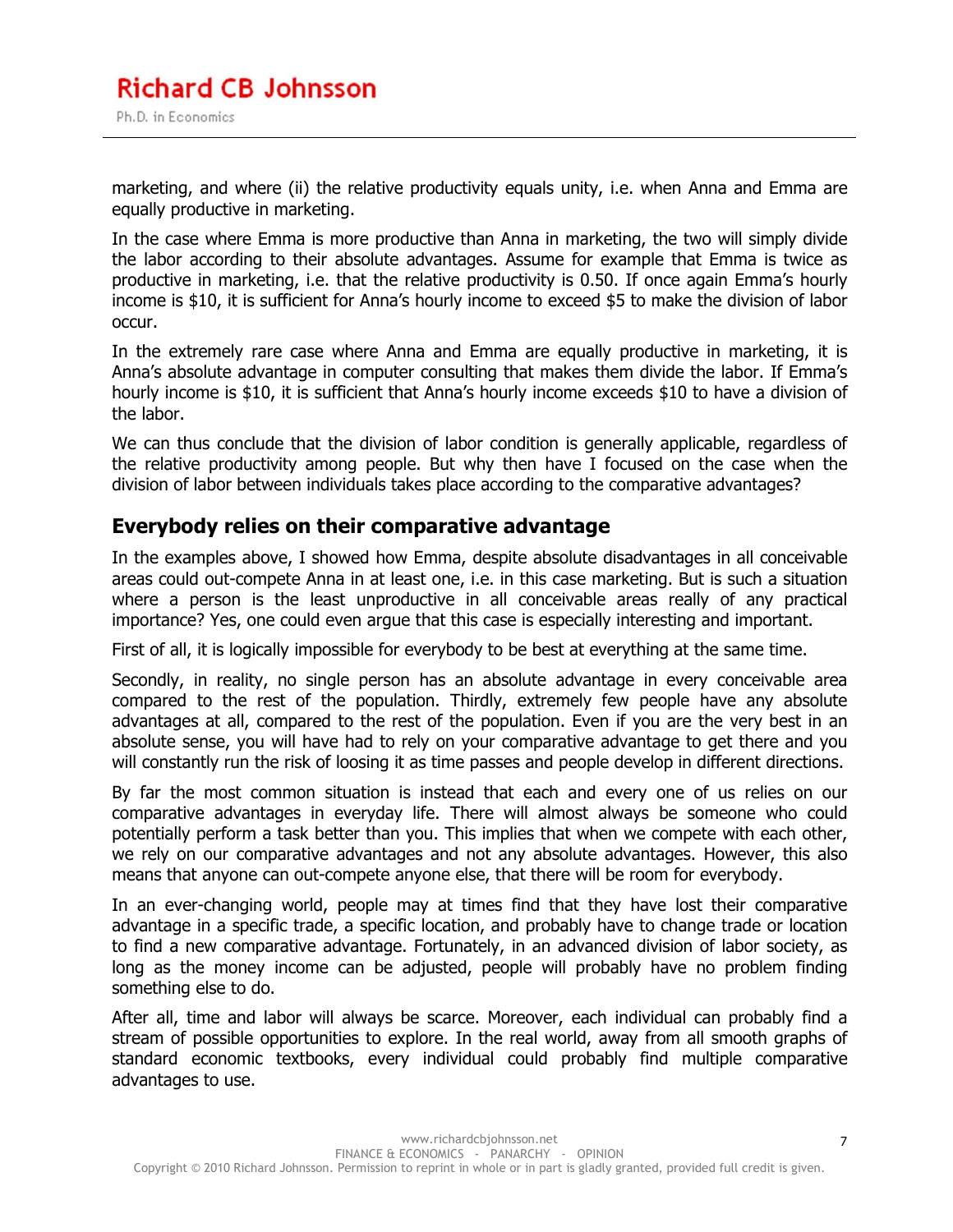Maybe an individual at a certain time can succeed in specializing either as a milk bar attendant or a car salesman, while at a later stage finds it more rewarding to focus on an occupation as a computer salesman or a waiter in a coffee bar. If people are free to choose whether to apply for such work and the employer or customer is equally free to choose the most suitable applicant, and if this can take place continuously everywhere in free and voluntary trade, this seems to be the most convincing way of securing that the right person is in the right place in the division of labor society.

The possibility to specialize according to one's comparative advantage is a prerequisite for the existence of a society with a considerable degree of division of labor. "[M]an becomes a social being not in sacrificing his own concerns for the sake of a mythical, Moloch, society, but in aiming at an improvement in his own welfare.", according to Mises (1949, s. 160). It is the comparative advantages that explain why people find it worth associating with each other on any wider scale. The comparative advantages are the glue of society.

But what about when barriers to domestic trade are raised?

#### **4 Tax Effects on the Division of Labor**

Despite the obvious advantages of dividing labor according to comparative advantages, some people have argued against it10. Others have even tried to abolish it, with devastating consequences11.

However, the process need not be as explicit. The division of labor can disintegrate in a slower, continuous fashion that is hard to see, as if it almost happened by stealth. In such a development, taxes and the so-called tax wedges they impose play a major role. Just as tariffs ruin the international division of labor, it is perhaps not all too surprising that taxes and similar interventionism destroy the domestic division of labor among people.

#### **Creates problems for the individual**

The effects of taxes and tax wedges on the division of labor and the comparative advantages can be illustrated by the division of labor condition. Formula (1)' is identical to formula (1), except that a factor X is included on the right-hand side.

\n buyer's hourly income\n 
$$
\text{activity } B
$$
\n \[\n = \frac{1}{2} \times \text{product's time\}\_\text{activity } A\n \]\n \[\n = \frac{1}{2} \times \text{product's time\}\_\text{activity } A\n \]\n

The factor X, that could be called the Tax Factor12, tells us how many times more you have to earn to afford to pay for a service. This is a common way of illustrating the wedges taxes create between buyer and seller. For example, if a seller of a service has to pay income tax on proceeds of \$100, he gets to keep  $$100*(1–tincome tax)$ , where the income tax is expressed as a percentage. If a sales tax, or any other kind of value added tax, is introduced on top of the proceeds, \$100\*(1+tvalue added), where the sales tax is expressed as a percentage. If the sales tax for example is 15% and the income tax 25%, the buyer faces a total price of \$115 while the seller would keep \$75. Thus, the wedges these taxes create could calculated as in formula (2)13: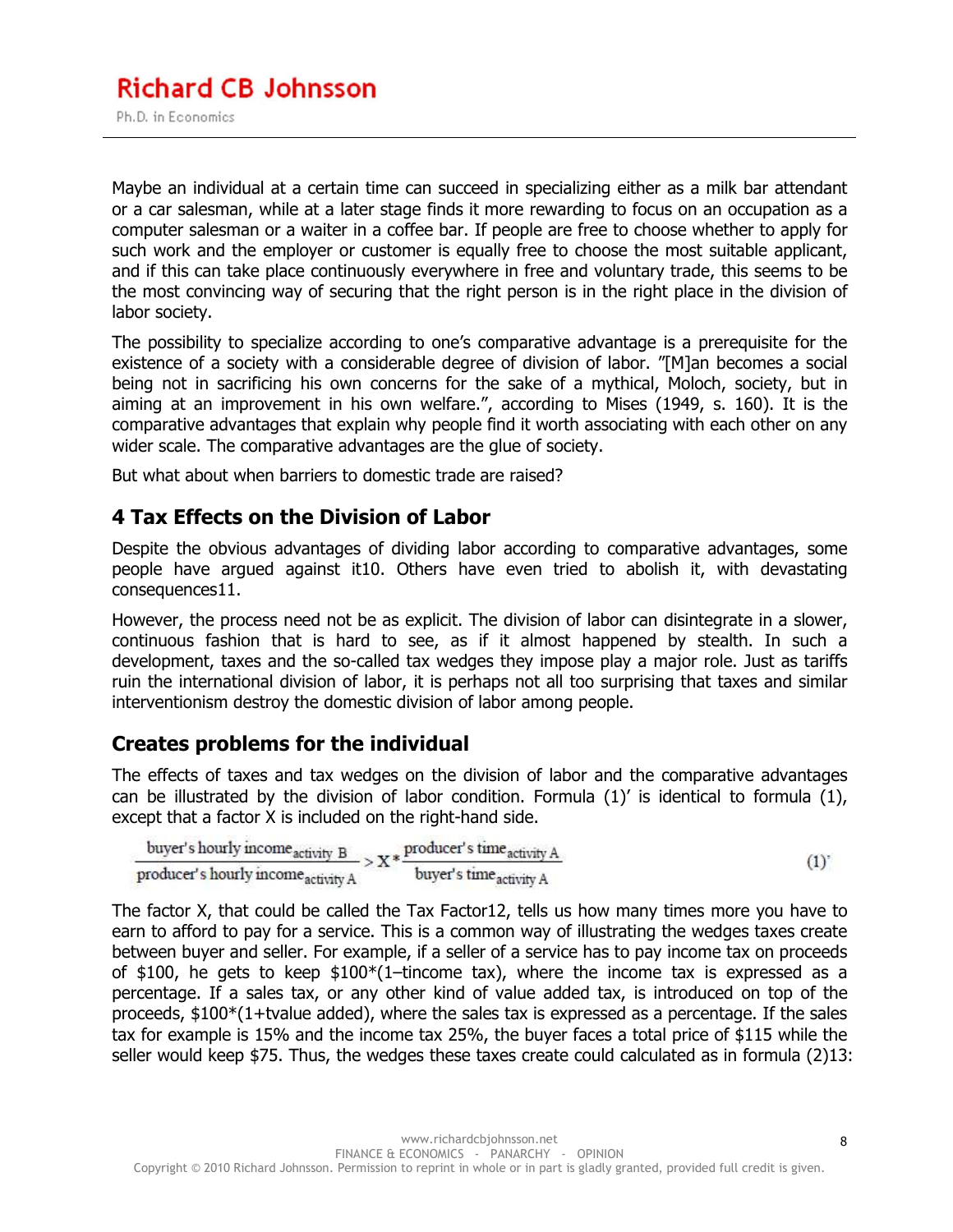Ph.D. in Economics

$$
Tax Factor = X = \frac{(1 + t_{value added})}{(1 - t_{income tax})} = \frac{1.15}{0.75} = 1.53
$$
 (2)

Without these taxes, the Tax Factor would equal unity  $(=1)$ . In other words, without taxes the buyer would simply get what the seller pays.

A Tax Factor of 1.53 implies that the right hand side of the division of labor condition increases by the same factor. With such a Tax Factor of 1.53, the division of labor between Anna and Emma would not occur. The relative income would remain at 1.60 (i.e. \$16/\$10) while the right hand side of formula  $(1)'$  is now raised by a factor of 1.53 to 2.30. Because 1.60 < 2.30, the inequality is reversed and the division of labor condition is violated. This could mean that the taxes prevent Emma from using her comparative advantage in marketing.

This might result in that (i) Anna performs the work herself; (ii) Anna and Emma agree to avoid the taxes, Anna paying something close to what Emma receives net, thereby upholding the division of labor, albeit illegally; (iii) Anna and Emma exchange services with each other in natura, i.e. ads for fixed bugs; or (iv) the work is not performed at all. The Tax Factor might vary greatly between individuals due to progressive taxes and income-adjusted welfare schemes, and certainly also between countries, but the general point is still valid.14

Thus, taxes affect the comparative advantages by creating a wedge between the buyer and seller, between relative income and the relative productivity. This would make it less likely for the condition to be fulfilled, and more likely that it would be violated. Hence, the division of labor would be hampered, perhaps even seriously, if taxation were carried too far.

#### **Wasting scarce resources and raising the cost of living**

It is easy to get the impression that high tax wedges and marginal taxes are only a problem for the very rich. High marginal taxes, though, push up the cost of living for everyone. It makes life more expensive for the dentist to hire a carpenter, indeed, but also more expensive for the carpenter to visit the dentist. It will become more expensive for Anna to hire Emma but also more expensive for Emma to hire Anna. This could be illustrated by the so-called Earnings Requirement, yet another and closely related way of illustrating the tax wedges. It tells us how many times more money the buyer needs to earn (on a gross basis) to be able to pay what the producer (seller) requires on a net basis, as compared to a situation without taxes.

Provided that both parties face exactly the same tax levels, for example those given above, the

Earnings Requirement is:

$$
\text{Earnings requirement} = \frac{(1 + \text{tvalue added})^2}{(1 - \text{t}_{\text{income tax}})^2} = \left[ \frac{(1 + \text{tvalue added})}{(1 - \text{t}_{\text{income tax}})} \right]^2 = \left[ \text{Tax Factor} \right]^2 = 1.53^2 = 2.35 \tag{3}
$$

Thus, if the seller wants to keep \$100, the tax inclusive price is set at \$153. To be able to pay this amount, the buyer has to go out and earn a tax inclusive amount of  $$153*1.53=$235$ . This means that the Tax Factor is simply squared, provided that the two people face the same tax rates (which perhaps is not very common). Without these taxes, the Earnings Requirement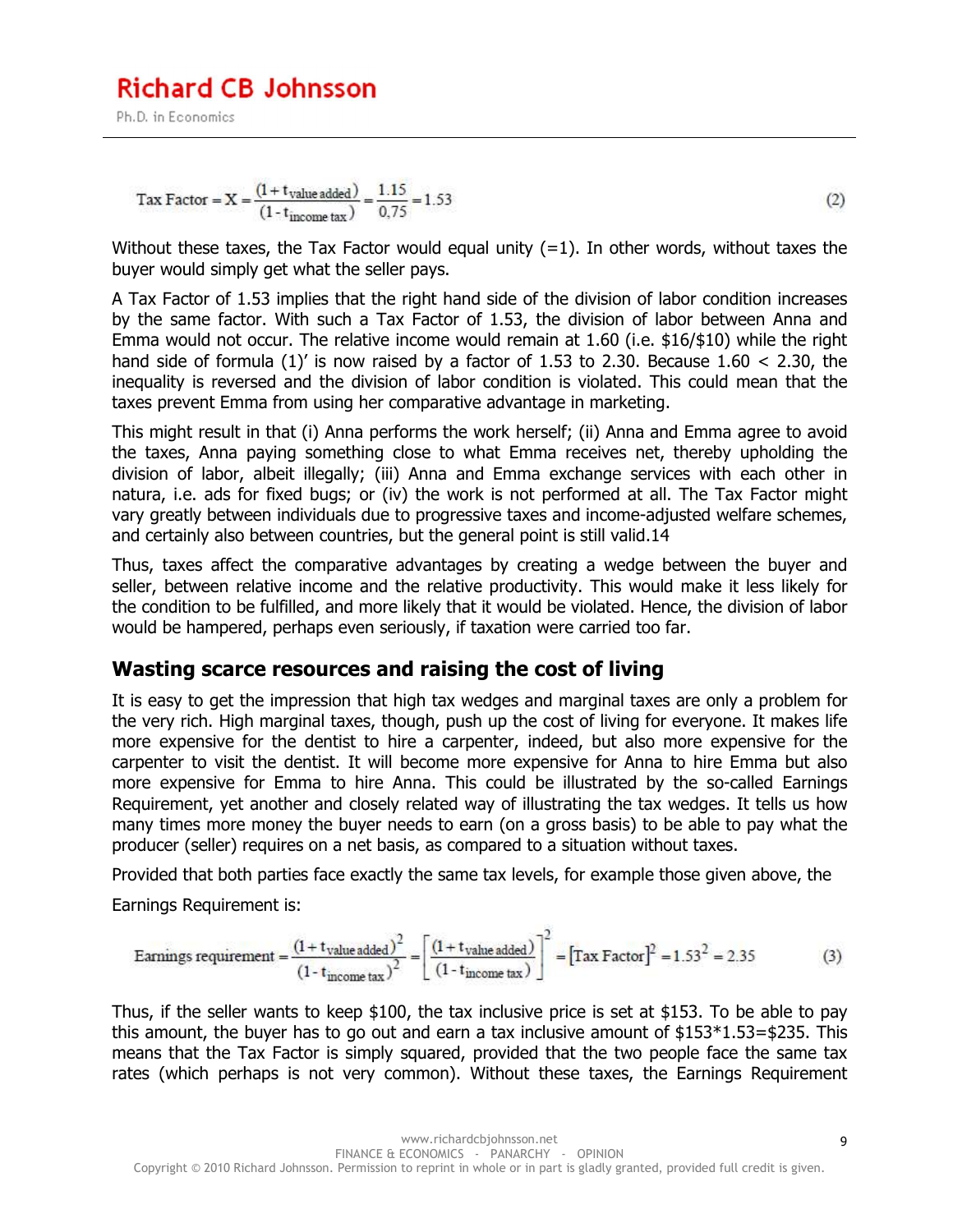would equal unity  $(=1)$ . An earnings requirement of 2.35 simply tells us that because of the taxes, the buyer has to earn more than twice as much as what the producer receives in his hand.

This way of illustrating the tax wedges could also be applied to the case of Anna and Emma. To show how the taxes create a waste of scarce resources, the Earnings Requirements could be translated into time requirements. Without the taxes, Anna would have to work about 38 minutes to be able to hire Emma for an hour, while Emma would have to work about 1 hour and 36 minutes to be able to hire Anna for an hour. With the earnings requirement of 2.35, Anna would have to work about 1 hour and 29 minutes to be able to hire Emma for an hour, while Emma would have to work about 3 hours 46 minutes to be able to hire Anna for an hour.15

Thus, we see that while taxes create an enormous waste of scarce resources, they also make life more expensive. Indeed, high marginal taxes for the rich strike straight at the pocket of the poor, not only the rich. Considering the risk of ending up in long-term unemployment etc, it might even be possible to hold the view that it is the less productive people who suffer most from the taxes.

In this paper, the focus is on income and value added taxes. The former might include taxes imposed on all kinds of income, not only in relation to wages. The division of labor condition is true regardless of whether it is a good or a service that is sold. It doesn't really matter if it is income in the form of wages or sales revenue/profits that is taxed, there will always be a tax wedge as long as there are income or value added taxes. Thus, income taxes and value added taxes of all kinds destroy the division of labor.

But even taxes on assets could have this effect. For example, if a poor person would like to by a house, and this house is subject to a real estate tax, this tax might result is the person being unable to afford the house. If it was the cheapest house around, the prospective buyer might well have to forget all about living in a house. If the person is already living in the house when the real estate tax is imposed, he or she might have to move out. If, again, this is the cheapest house around, the owner might well have to abandon the idea of living in a house. When taxes make assets more expensive to hold, this might affect the reservation wage, i.e. by raising it. Hence, it might raise the net amount demanded in the Earnings Requirement. In this way, also making different kinds of assets more expensive by taxes and other kinds of interventionism might affect the division of labor as well.

Without the taxes, the interest of the buyer and seller would coincide  $-$  the buyer wants to buy and the seller sell. The taxes destroy the natural harmony of interest between individuals and could even create antagonism where there really is no inherent reason for this16. But, given all this, why is there any division of labor at all?

#### **Why do we find any division of labor at all?**

The most obvious explanation why there is an advanced division of labor in the face of the rather high taxes that are present almost everywhere in the world is that individuals' time is scarce (as noted above). People do not have the time, knowledge or energy to do everything themselves. Instead, they buy some services on the open market, some on the black market, do some themselves, trade others through direct barter, and some they go without.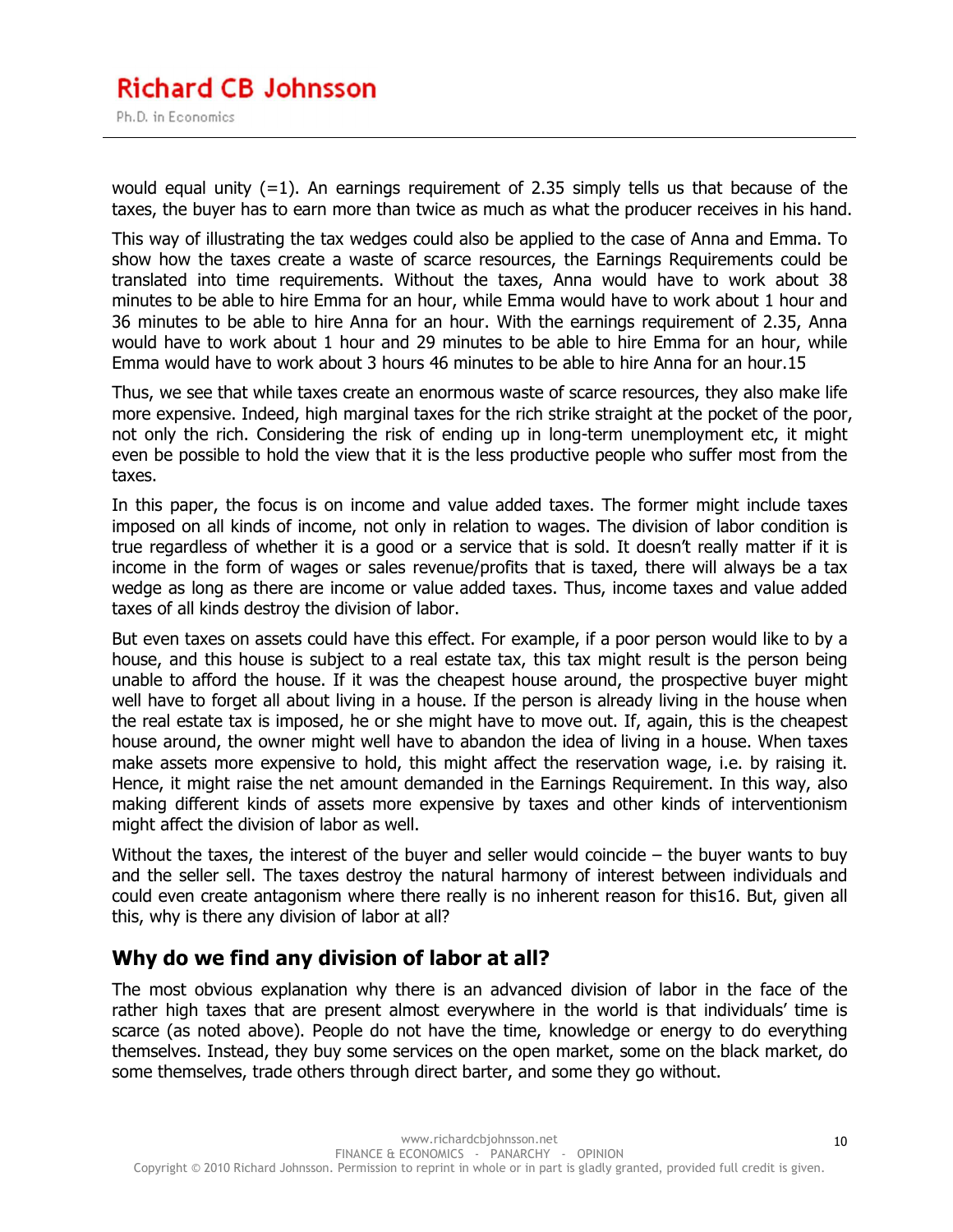# **Richard CB Johnsson**

Ph.D. in Economics

Over and above this, there are a number of other explanations that combine to explain why there is widespread division of labor despite high taxes. Some find it immoral to trade on the black market and therefore prefer to abstain from spending money on certain things that they otherwise could have afforded. The professional producer is perhaps more productive than the buyer of the service, perhaps due to better tools, blueprints, knowledge, habit, wholesale prices, etc. Maybe the buyer does not have sufficient knowledge, now or ever. An individual may be able to carry out some unsophisticated carpentry on his or her own, but not build a house. There is probably far more direct barter taking place to avoid taxes and maintain the division of labor than what would otherwise be the case. All kinds of transaction costs fit into this picture.

Another important reason is that as societies become wealthier due to an advancing division of labor, it also becomes possible to tax people more heavily. It would probably not have been possible to maintain the current level of taxes in a poor rural society that had to fight against starvation etc continuously. Had that actually been the case, it is certain that that such a society would not have risen out of the poverty in the first place, and we would not have ended up where we are today. In this way, the division of labor seems to have created a foundation for the widespread and far-reaching taxation of today. This seems to be an idea that is reinforced by Mises' ideas on a progressing interventionism, i.e. how a government intervention tends to lead to unintended consequences, consequences that then gives rise to further interventionism. If, at the same time, the division of labor, together with knowledge and technology, advances, this might offset further interventionism, making it "affordable". Thus, division of labor could advance despite an increase in taxation and other forms of interventionism.

#### **Restoring the division of labor**

Nevertheless, it is apparent that the division of labor condition is violated in an enormous number of instances every day, all over the world. Vast numbers of people are unemployed or underemployed in every Western society, while at the same time others work so hard and such long hours that they run the risk of overworking themselves. And taxes and similar interventionism should by now, to the reader, be an obvious reason for this. But let us have a look at some ways of restoring the division of labor condition. From formula (1)' above we see that where the condition is not fulfilled, five factors can be used to adjust the situation. These are:

- (a) The productivity of the less productive individual
- (b) The productivity of the more productive individual
- (c) The Tax factor
- (d) Hourly money income for the more productive individual
- (e) Hourly money income for the less productive individual

Factors (a) and (b) refer to the relative productivity on the right hand side of (1)', while (d) and (e) to the relative income on the left hand side of  $(1)'$ . Starting with  $(a)$ , the less productive Emma has strong reasons for working extra hard for a division of labor to occur in the face of unemployment or underemployment. She might reduce her time requirement, thus raising her productivity, even to the extent of exhausting herself. She might possibly even cheat from time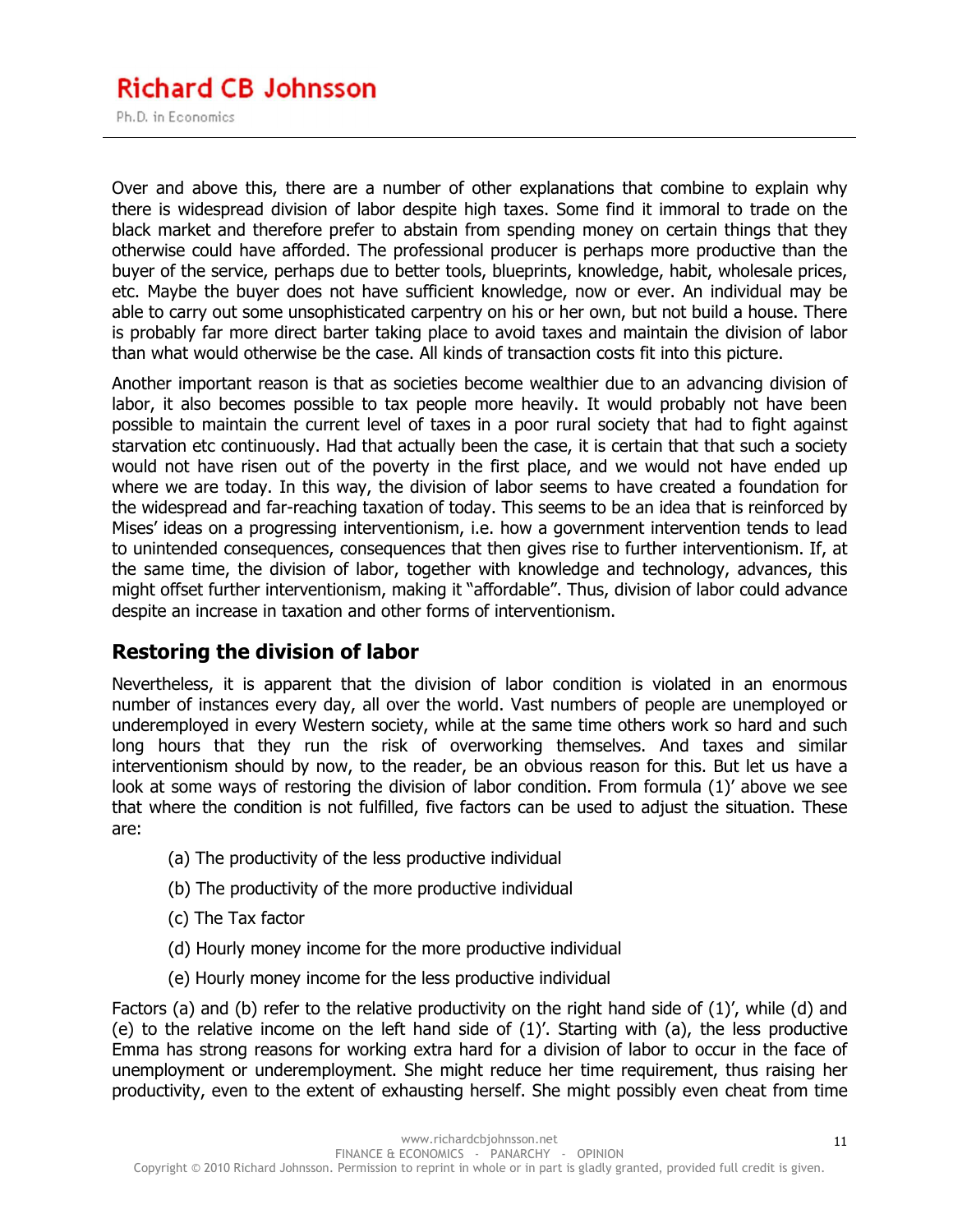#### **Richard CB Johnsson** Ph.D. in Economics

to time and get away with it. Maybe she gives prospective buyers over-optimistic cost estimates and gets away with it. However, it seems wrong to suppose that this kind of adjustment could alter the time requirement by much. There is hardly room for much adjustment in this factor.

When it comes to (b), it is not very likely at all that this factor would fall when the division of labor has deteriorated. Au contraire, under such circumstances, the more productive individual tends to be even more productive in the occupation of the less productive. Anna would probably devote more of her income to purchasing some of the time-saving equipment or tools Emma can not afford. This would aggravate the situation, making it even harder for the condition to become fulfilled. Thus, the two effects of the relative productivity operate in opposite directions, hence offsetting each other, and the net effect is likely to be perhaps even negative for the fulfillment of the condition. Instead, the adjustment must come on the side of the relative income.

Jumping to (d), it seems very unlikely that one somehow would be able to raise the income of a more productive individual through coercion, and it is doubtful whether anybody would ever advocate such a solution. As for (e), leaving people free to underbid others in terms of money income seems to be a possible way to restore the division of labor. While money wages clearly have an upper limit, there is no real limit downwards. The money income is the individual's main competitive tool and is what secures it a place in the blessings of the division of labor. However, given the presence of taxes, this would require less productive people to lower their money wages by even more than would be necessary did taxes not exist. Thus, there seems to something wrong with that as well; nor would it be a politically feasible idea.

Hence, we then only have one factor left, factor (c), that in any major way could help restore the division of labor – lower taxes. This is a politically and artificially imposed constraint on the division of labor condition. As such, it can also be adjusted as much as necessary to restore the division of labor. But while it might be conceivable that a certain level of taxation could be maintained without the risk of running people into poverty and misery, it nevertheless seems certain that even the most modest taxation will always affect someone, somewhere, very negatively and this is likely to be the least productive of us.

Thus, it seems that the only likely cure for the current unsatisfactory state of the division of labor would be lower taxes. Only then would there be a recovery. The alternatives seem to be unemployment, home labor, exchange in natura or no production at all.

#### **5 Concluding comments**

The comparative advantages may be seen as the glue of society. It is these that make it worthwhile for people to cooperate on any larger scale at all. They guarantee that there will be room for everybody.

The division of labor according to the comparative advantages, as Mises (1922, p. 261) wrote, "leads men to regard each other as comrades in a joint struggle for welfare, rather than competitors in a struggle for existence. It makes friends out of enemies, peace out of war, society out of individuals". It could hence even be regarded as the ultimate way for people to cooperate.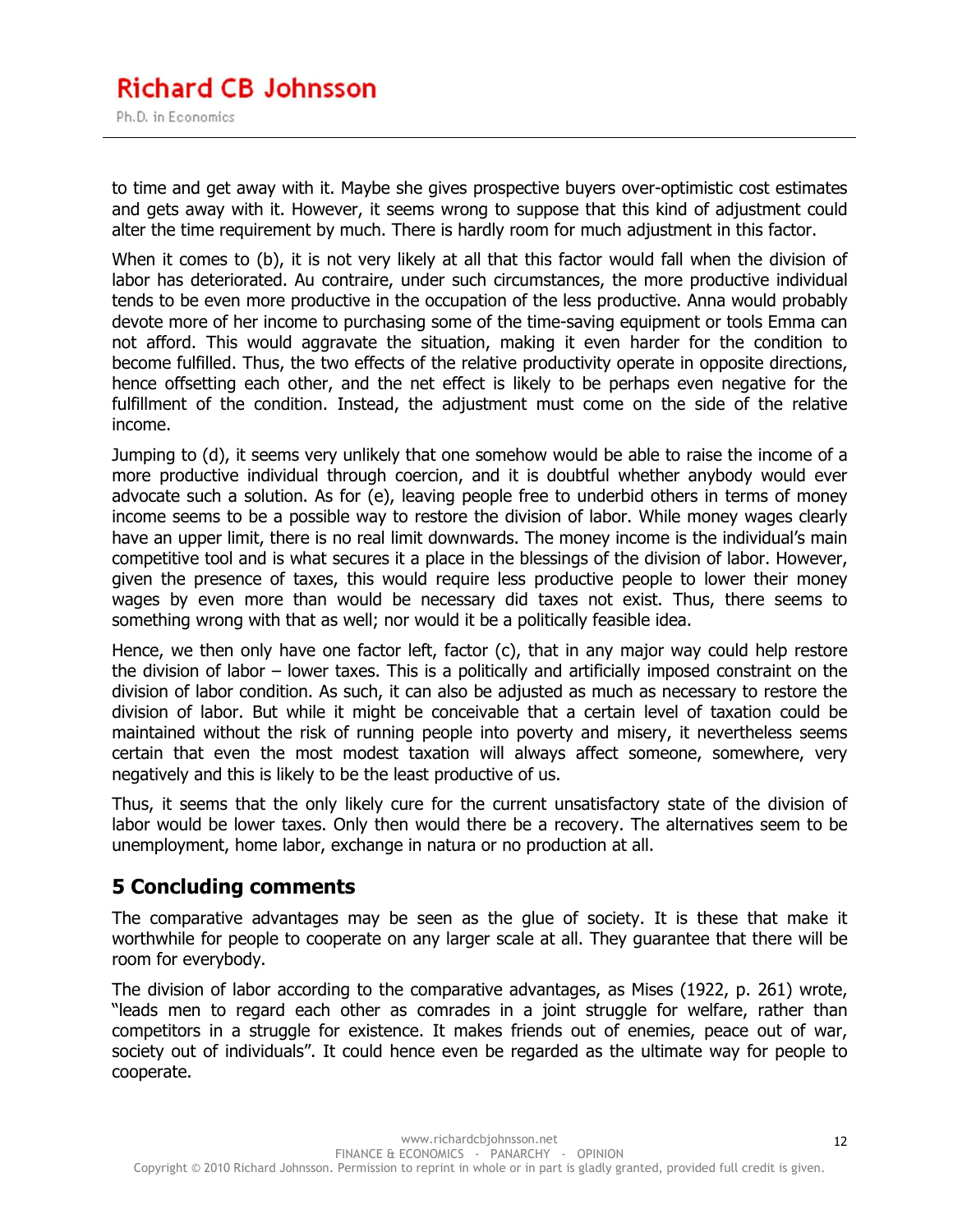But just as tariffs ruin the international division of labor, it is perhaps not all too surprising that taxes and similar interventionism destroy the domestic division of labor. Taxes create a Darwinist society of the survival of the fittest. Not allowing people to explore their comparative advantages causes them problems and hardship. This is what taxation does. In some ways taxes are even worse than tariffs, since a country could trade freely domestically and in that way grow wealthy. That option is not open to an individual outside of the division of labor. Hence, it is not the free division of labor and free trade that is to be regarded as an outrage, but the division of labor and trade that is not free.

One might even find it conceivable that a certain level of taxation could be maintained without the risk of running people into poverty and misery. Nevertheless, even the most modest taxation will always affect someone, somewhere, very negatively and this is likely to be the least productive of us.

Thus, it seems important to keep in mind these negative effects on people's comparative advantages and on the division of labor when arguing in favor of taxation. This also holds in the case when arguing that a certain minimum level of taxation is required to sustain society. It also seems important to keep in mind that just as those who advocate tariffs and international trade restrictions seems to have to bear the moral burden of some of the problems of poor countries, those who continue to argue in favor of taxation would then seemingly have to bear the perhaps even heavier moral burden of shattering people's dreams and hopes, and even of excluding people from society.

It is certain that my arguments need refinement and that much more work is to be done. The basic Ricardian idea seems to be irrefutable and I'd like to believe that the further implications I've tried to point out in this paper are valid as well. If so, I hope supporters of international free trade will start taking their own arguments in favor of free trade seriously, to these utmost implications. It then appears to be time to start advocating universal free trade, i.e. both international and domestic, time to tear down all barriers and restrictions to trade. In this way, the weak and the fit will find it worthwhile to work together and help each other again. In this way, more wealth can be created and the future of society will look brighter. That would be a Ricardian revolution of free and peaceful trade.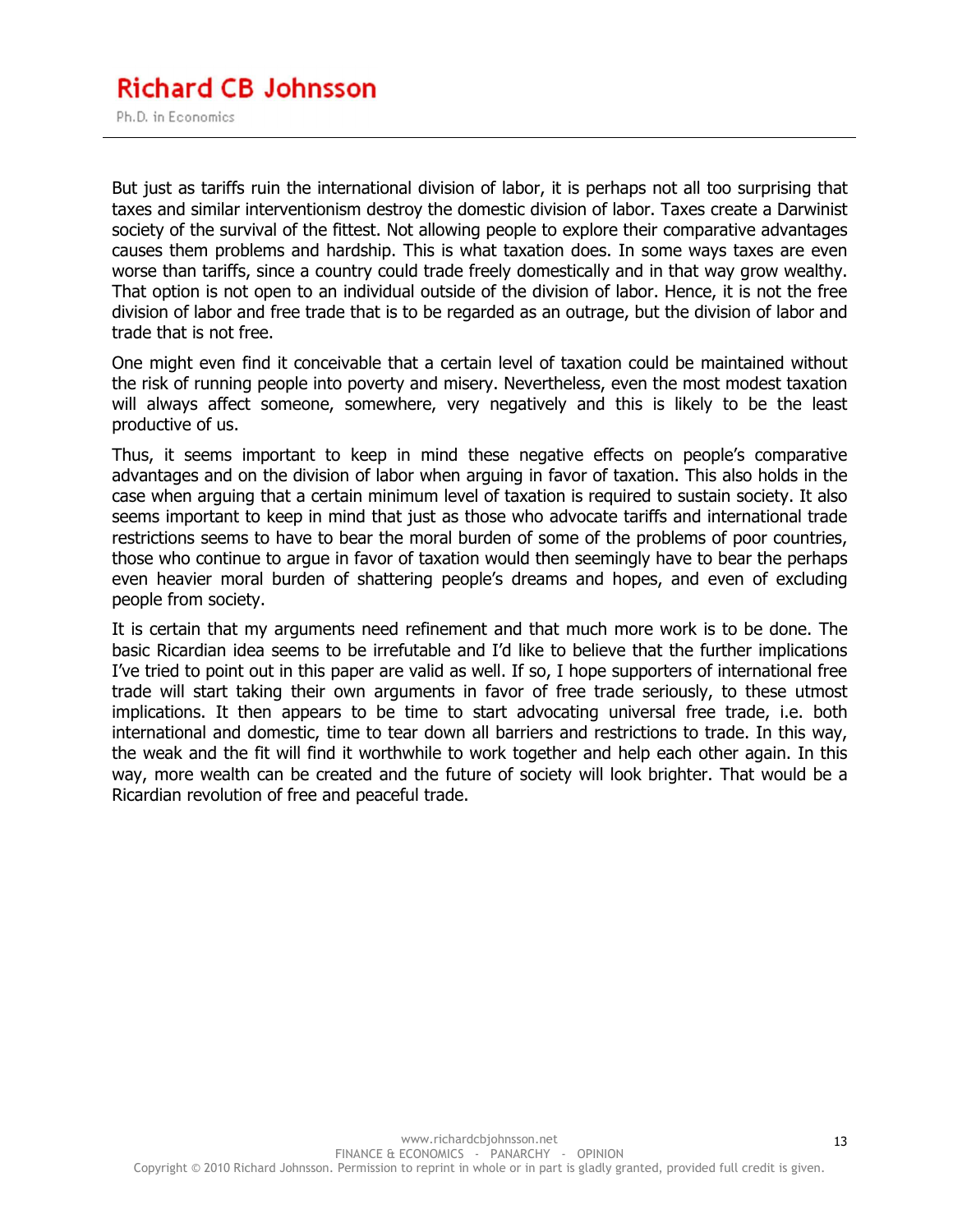### **Richard CB Johnsson**

Ph.D. in Economics

#### **References**

Cannan, Edwin (1917): A History of the Theories of Production and Distribution in English Political Economy from 1776 to 1848, 3rd ed, Staples Press, London, 1917.

Hayek, F.A. von (1945) "The Use of Knowledge in Society," in idem. 1948. Individualism and Economic Order. Chicago: University of Chicago Press. On-line at http://www.econlib.org/library/Essays/hykKnw1.html.

Marx, Karl (1845-46), The German Ideology, London: Lawrence & Wishart, 1965. On-line at http://www.marxists.org/archive/marx/works/1845/german-ideology/.

— (1875), Critique of the Gotha Programme, On-line at http://www.marxists.org/archive/marx/works/1875/gotha/ch01.htm.

Mises, Ludwig von (1949): Human Action: A Treatise on Economics (Scholars Edition), Ludwig von Mises Institute, December 1998. On-line at http://www.mises.org/humanaction.asp.

— (1922): Socialism – An Economic and Sociological Analysis, translation of the 2nd edition by J. Kahane, reprinted by Liberty Fund, Indianapolis, 1981. On-line at http://www.mises.org/books/socialism.pdf.

— (1920): "Economic Calculation In The Socialist Commonwealth", in Collectivist Economic Planning, by F.A. Hayek (red.), (London: George Routledge & Sons, 1935; reprint, Clifton, N.J.: Augustus M. Kelley, 1975), pp. 87-130. Orginalet, "Die Wirtschaftsrechnung im sozialistischen Gemeinwesen", published in Archiv für Sozialwissenschaften, vol. 47 (1920). On-line at http://www.mises.org/econcalc.asp.

Pålsson, Ann-Marie (1997): "Taxation and the market for domestic services", in Economics of the family and family policies, Persson, J. och Jonung, C. (red), Routledge, 1997.

Reisman, George (1996): Capitalism: A Treatise on Economics, Jameson Books, Ottawa, Illinois, 1996. On-line at www.capitalism.net.

Ricardo, David (1817): Principles of Political Economy and Taxation, Prometheus Books, 59 John Glenn Drive, Amherst, New York, 1996. Available on-line at http://www.econlib.org/library/Ricardo/ricPtoc.html.

Rothbard, Murray (1970): "Freedom, Inequality, Primitivism and the Division of Labor". On-line at http://www.mises.org/fipandol.asp.

Smith, Adam (1776): An Inquiry into the Nature and Causes of the Wealth of Nations, ed. E. Cannan, Modern Library, New York, 1994.

#### **Endnotes**

1 As the share of the wealth available for consumption is a scarce resource, the share of the wealth that is needed for the production of this consumable wealth will also be scarce. In other words, the factories, machines, tools, and other capital goods that are used in production will also be scarce.

2 For more on this, see for example Reisman (1996, pp. 59-61).

3 See for example Mises (1949, p.158) for more on this.

4 See Mises (1949, p. 157) for this last point. It has been argued that this view actually differs from that of Smith (1776). Rothbard (1970) writes "[i]n contrast to [Mises] emphasis on specialization and exchange as a result of conscious human decision, Smith shifted the focus from mutual benefit to an alleged irrational and innate "propensity to truck, barter, and exchange," as if human beings were lemmings determined by forces external to their own chosen purposes. As Edwin Cannan [1917, p.35] pointed out long ago, Smith took this tack because he rejected the idea of innate differences in human talents and abilities, differences which would naturally lead people to seek out different specialized occupations." This seems to be a pretty convincing argument.

5 "Mechanization is the fruit of the division of labor, its most beneficial achievement, not its motive and fountain spring," as Mises (1949, p. 164) noted.

6 See Reisman (1996, pp. 123) for a wider discussion of the division of labor.

7 Mises (1949, pp.159-63).

8 This formula has been used by for example Pålsson (1997, formula 10.2) to analyze household labor.

9 It is important to note that the sign has to be a strict inequality if we are to find any more advanced division of labor. This can be seen by returning to the example above, where Anna is 50% more productive than Emma when it comes to marketing, i.e. the relative productivity was 1.50. For Emma to be sure of being be able to use her comparative advantage in marketing, her total